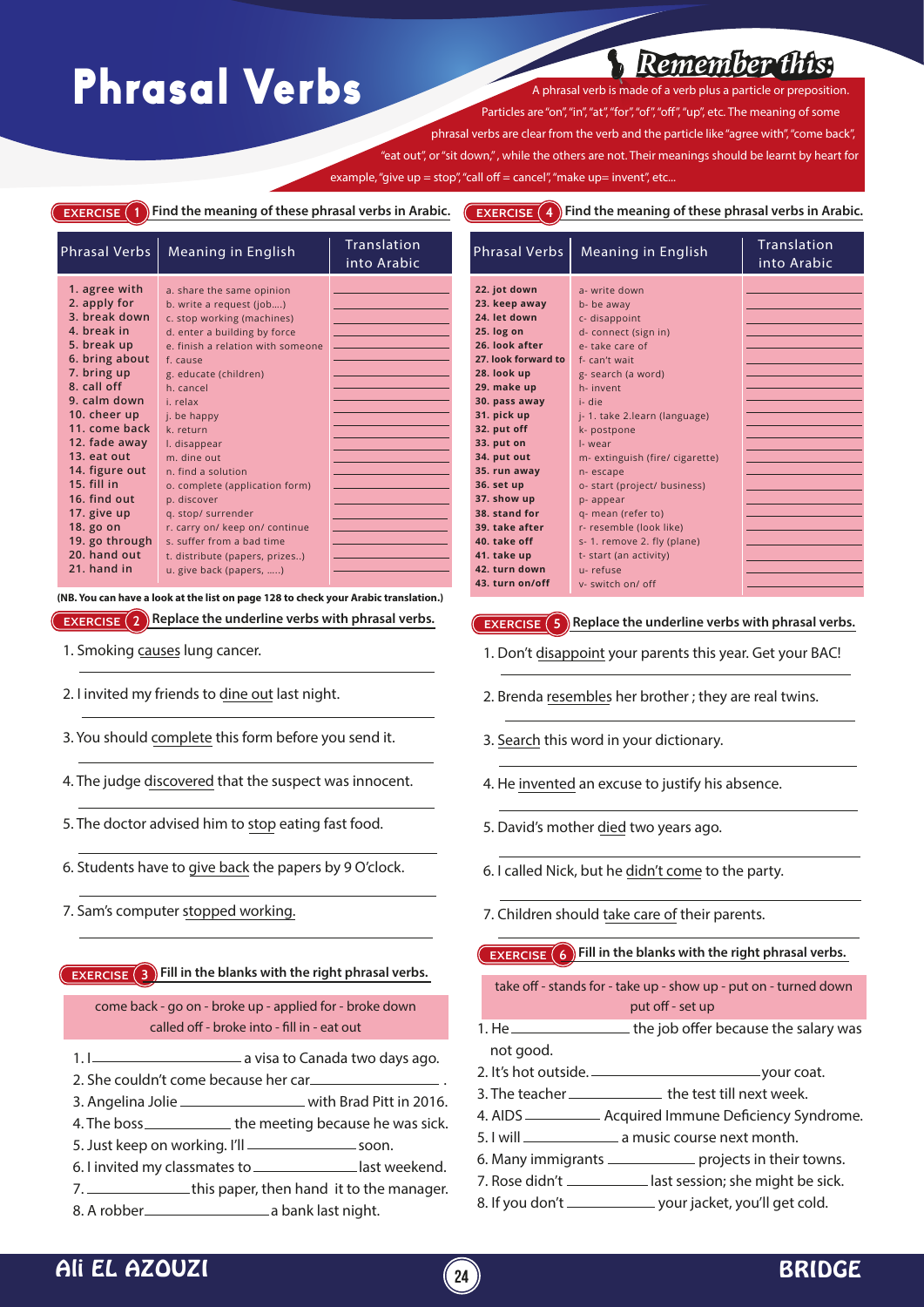|                                                                                                                                                                                                                                                                                                                                                                                                                                                                                                                                                                                                 | <b>QUIZ 8</b>                                                 |                                                                                                                                                                                                                                                                                                                                                                                                                                                                                                                                                         | <b>Quiz on Phrasal Verbs</b>                                               |                                                          |
|-------------------------------------------------------------------------------------------------------------------------------------------------------------------------------------------------------------------------------------------------------------------------------------------------------------------------------------------------------------------------------------------------------------------------------------------------------------------------------------------------------------------------------------------------------------------------------------------------|---------------------------------------------------------------|---------------------------------------------------------------------------------------------------------------------------------------------------------------------------------------------------------------------------------------------------------------------------------------------------------------------------------------------------------------------------------------------------------------------------------------------------------------------------------------------------------------------------------------------------------|----------------------------------------------------------------------------|----------------------------------------------------------|
|                                                                                                                                                                                                                                                                                                                                                                                                                                                                                                                                                                                                 | <b>EXERCISE</b><br><b>EXERCISE</b> (<br>$\sqrt{2}$            | Match the phrasal verbs and their opposites. (3Pts)<br>1- put down<br>2-turn on<br>3-throw away<br>4- wake up<br>5-put on<br>6-hand in<br>Replace the underlined verbs with the phrasal verbs. (5 Pts)                                                                                                                                                                                                                                                                                                                                                  | a-switch off<br>b-pick up<br>c-keep<br>d- undress<br>e-sleep<br>f-hand out |                                                          |
|                                                                                                                                                                                                                                                                                                                                                                                                                                                                                                                                                                                                 | 6- The initials RIP refer to Rest In Peace.<br>$\overline{3}$ | 1- Complete this form and send it to the manager today.<br>2- Sandra got upset because she discovered that her son was smoking.<br>3-His father died two months ago in a plane crash.<br>4- Students need to return papers before 6. P.M<br>5- You need to continue; never ever surrender!<br>7- Layla resembles her sister; both have got blue eyes.<br>8- This fat girl needs to start sport to lose weight.<br>9- He refused the job offer because the salary was not good.<br>10- The teacher postponed the quiz because many students were absent. |                                                                            |                                                          |
| <b>EXERCISE</b><br>Fill in the blanks with the right phrasal verbs. (6Pts)<br>look up - put off - put out - bring about - breaks down - apply for - looking forward to<br>1- This car is very old. It always _______________; you should sell it.<br>3- He had to __________________his vacation because of the bad weather in Thailand.<br>4- Students are _______________________getting high grades in English in the national exam.<br>6-High speed and drugs _______________________deadly road accidents.<br><b>EXERCISE</b> $(4)$ Fill in the blanks with the right phrasal verb. (6Pts) |                                                               |                                                                                                                                                                                                                                                                                                                                                                                                                                                                                                                                                         |                                                                            |                                                          |
|                                                                                                                                                                                                                                                                                                                                                                                                                                                                                                                                                                                                 |                                                               | <b>Sentences</b>                                                                                                                                                                                                                                                                                                                                                                                                                                                                                                                                        |                                                                            | <b>Phrasal verbs</b>                                     |
|                                                                                                                                                                                                                                                                                                                                                                                                                                                                                                                                                                                                 |                                                               | 1. Would you _______________ my dog during this holiday, please?                                                                                                                                                                                                                                                                                                                                                                                                                                                                                        |                                                                            | a-look up<br>b-look after<br>a- broke down<br>b-broke up |
|                                                                                                                                                                                                                                                                                                                                                                                                                                                                                                                                                                                                 |                                                               | 3. The teacher _________________ the test until next week.<br>4. Could you ______________ the music? I need to concentrate on my work.                                                                                                                                                                                                                                                                                                                                                                                                                  |                                                                            | a-put on<br>b- put off<br>a-turn down                    |
|                                                                                                                                                                                                                                                                                                                                                                                                                                                                                                                                                                                                 |                                                               |                                                                                                                                                                                                                                                                                                                                                                                                                                                                                                                                                         |                                                                            | b-turn on<br>a-hand in<br>b-hand out<br>a-takes off      |
|                                                                                                                                                                                                                                                                                                                                                                                                                                                                                                                                                                                                 |                                                               | 6. He ______________ his brother. They both have black hair and round face.                                                                                                                                                                                                                                                                                                                                                                                                                                                                             |                                                                            | b-takes after                                            |

**25**

## Ali EL AZOUZI (25) BRIDGE